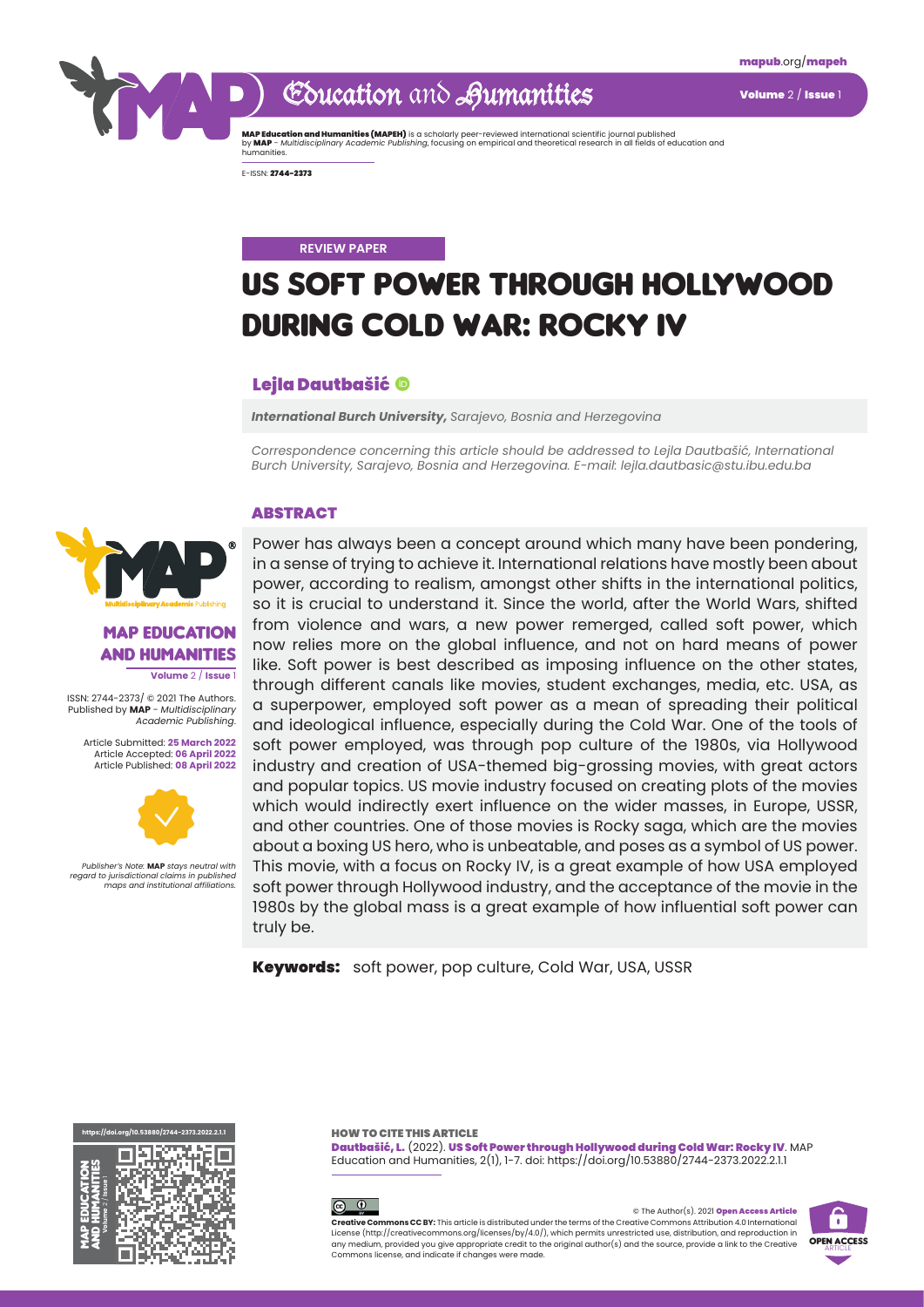Education and Aumanities by MAP - *Multidisciplinary Academic Publishing* US Soft Power through Hollywood during Cold War: Rocky IV *Lejla Dautbašić*

#### **Introduction**

The world has always revolved around the word "power" and its meaning. Power was, and still remains, the main driver, for many things. States fought for power, centered their politics on the power. Starting from tribes and tribal societies, and coming to city-states, only to reach the sovereign states, the ultimate goal was power. According to Russell (1938), the power is the production of intended effects, and each person strives for as much power as possible and does not have limits, which can be transferred to the states as well. The politics has been about power, which is supported by the theory of realism, which is the oldest theory of international relations, based on the power as the ultimate goal of the state (Russell, 1938).

However, the world is changing, and the power is transferred (Bećirović & Akbarov, 2015). After the World Wars, the political atmosphere was changed, and the global politics was revolving around Cold War and power competition. Nye (1990) introduced the term soft power, stating that it is the ability to obtain wanted outcomes rather by attraction than coercion. Nye (1990) described the environment as before the 1980s, the world was about coercion and payments, but occasionally others are influenced by ideas and attraction, which set the agenda for others or make them desire what you want (Nye, 1990), and that was the driving power of politics in 1980s. The example of such is pop culture which had made a massive influence on the world politics. What is popular, how it arises, and what shape it takes have all been influenced by changing historical settings. Pop culture has reflected social, economic, and political shifts in this area. However, it has also acted as a catalyst for change, changing views, breaking down barriers, aiding upward mobility, and provoking societal clashes.

Politics and entertainment became more linked in the 1980s, yet popular culture became a political punching bag. The significance of entertainment has never been stronger. As ads, talk programs, hundreds of cable television channels, music, and other forms of popular culture flooded American life, the deluge of sights and noises reached new heights (Ashby, 2006). By the 1980s, many Americans were yearning for those perfect phrases – nostalgic locations that provided an escape from the problems that had plagued the country for over two decades. This was portrayed in the media, and was something that everyone wanted. It promoted the US lifestyle, their values, making the people want to live by US rules and traditions.

The phenomenon of pop culture escalated with its importance to an extent and becoming so socially relevant that it is being reported and embraced across boundaries of the Cold War influencing people growing up in a different ideological setting of imposed values. Pop culture is, without a doubt, the most interesting and divisive tool of American soft power (Fraser, 2015).

The example of this is the movie Rocky IV (1985), which is the highest-grossing picture in Rocky saga, according to IMDB, with a worldwide total of \$300 million. The film was intended to be a not-so-subtle metaphor for the Cold War. The movie is also a fascinating portrayal of Cold War sports competition. The Soviets are shown as cold, soulless, and only intent on triumph in the film. Drago is represented as cold and mighty character, moving robotically and saying practically nothing. Balboa is enraged by the Soviet boxer's lack of emotion after killing Apollo Creed, a response that enrages him as much as the deed itself. Drago's backers and his wife, a Russian swimmer called Ludmilla, are all uncaring and just interested in winning. Western impressions of Soviet athletics, if not Soviet residents in general, are reflected in these caricatures. Rocky IV also blames the Soviets' sporting dominance on strict training regimens and rampant steroid usage. Rocky concludes the film with a short but conciliatory statement in which he says that the only locations where Americans and Soviets should fight are boxing rings and athletic venues.

#### **Literature review**

Soft power is a concept that is deeply rooted in the liberal tradition. Soft power emphasizes the prospect of collaboration over the possibility of war; military power over the power of ideas. The study of American soft power is typically conducted through a neoliberal lens, which emphasizes the role of non-state actors and also the relevance of ideas and values in defining foreign policy. Hollywood's propagation of American ideas and lifestyles meshes quite nicely with neoliberal paradigms (Fraser, 2015). People in a democracy have a say in how the nation is run and can impose peaceful aims (Bećirović, 2012). As a result, democracies are more likely to deploy soft power rather than strong force. Furthermore, Nye (2011) claims that a democratic state will retain its soft power even if it faces challenges. When a policy is criticized, it may generate some soft power because people in other nations may regard it as a sign of authenticity and freedom of speech. Economic interconnectedness is emphasized by liberalism. The fact that it forces nations to collaborate with one another looks to be

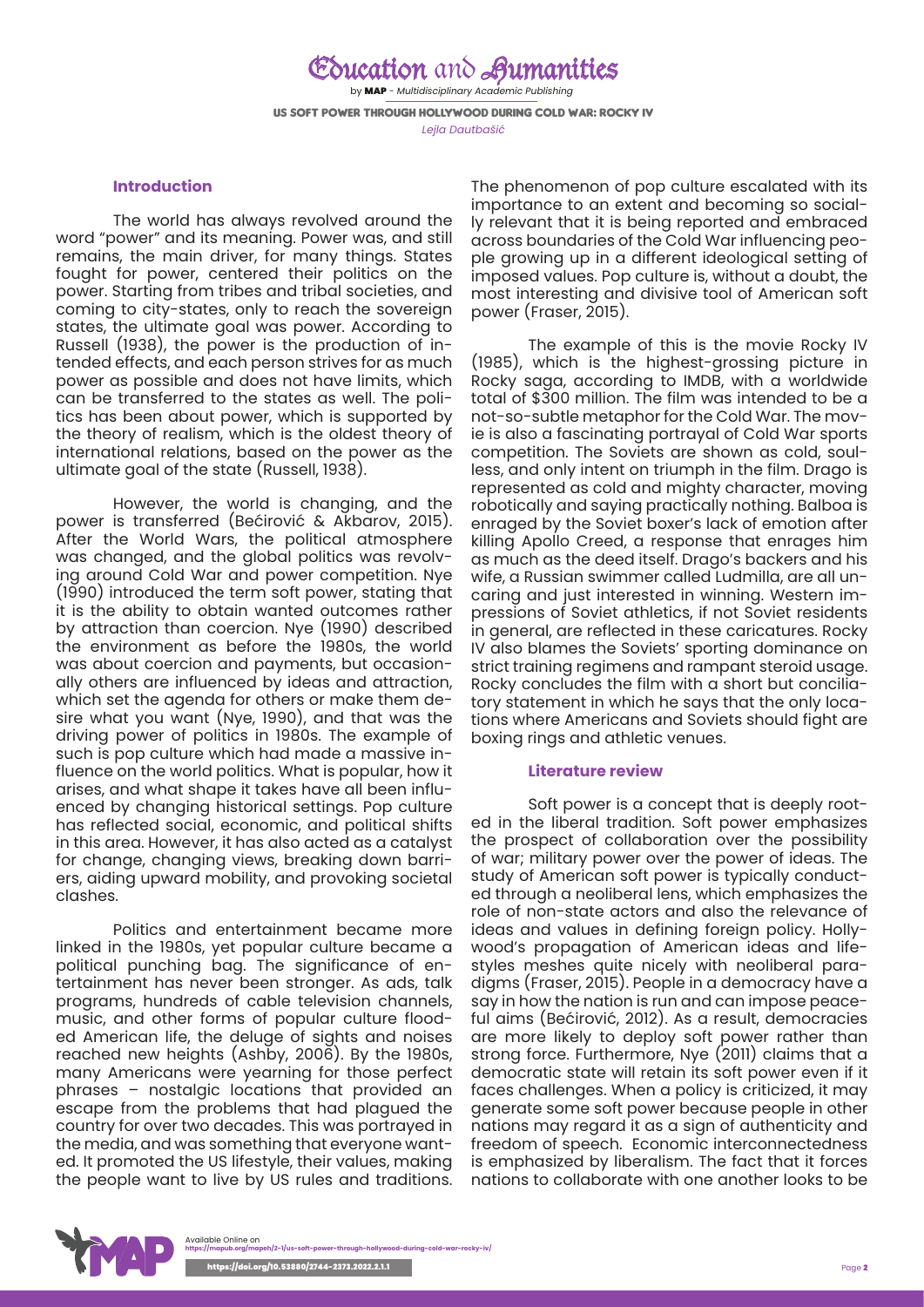## Education and Humanities

by MAP - *Multidisciplinary Academic Publishing* US Soft Power through Hollywood during Cold War: Rocky IV *Lejla Dautbašić*

more of a kind of compulsion than of attraction, and so this approach is closer to hard power than soft power. As a result, a free trade economy will generate soft power by attracting others to its model. The success of a liberal economy may inspire other countries to follow suit. Globalization, as well as and neoliberalism in global market relations, and current currents of power have created a space where concepts like pop culture have value and create a space for political competition, which was the case in the Cold War (Nye, 2011).

Soft power appears as a counterbalance to the so-called. Hard power, which in a capitalist system comes from economic, political or military power and is very often based on GDP, which is at the heart of this concept. Namely, there are cases when only coercion can achieve the goals that the government, in the right or wrong manner, wants to pursue (which is hard power), but other goals may only be achieved through cultural, intellectual or spiritual influence, concluding that is soft power.

Nye (2003) defines soft power as the ability to convince others that you want what you want. A state can reach the wanted results in the global politics, as other states tend to follow it, admire its values, emulate its example, strive for its level of progress and openness (Nye, 2003). Soft power cannot be equated solely with influence, although it is one of the sources of influence, because influence can be achieved through both threats and rewards. Soft power is more than persuasion or moving people by the power of arguments. Soft power represents the power to attract, and attraction generally leads to imitation. If the state manages to make its power legitimate in the eyes of others, its desires will meet with less resistance. In short, the universality of a country's culture and its ability to create institutions that govern various areas on the international stage are key sources of power (Nye, 2002). Soft power, according to Nye (2002), stems largely from certain values expressed in the culture, the policies we pursue in our country, and the way we present ourselves on the international stage.

While explaining the term, Nye (2002), in addition to culture, political values and foreign policy, most often uses a number of intangible features of states, but the paradox of the whole story lies in the fact that state power as such has no absolute control over most of these features. within the market and within civil society and are in fact grounded in the identity of the state or people. The emergence of these characteristics is encouraged, among other things, by citizens, media, companies and NGOs, in contrast to military capabilities, which are the basis of the so-called hard power.

According to Nye (1990), the whole concept of soft power consists of two diametrically different abilities. The first is the ability to persuade (attract and seduce), and it works from the outside in. The second ability refers to the establishment of assumptions (the creation of "ideology"), and is directed outward. The author explains such a claim on the example of the USA. American films and television are one of the key factors in the first of the two abilities, while democracy is a key factor in the second (Nye, 2003). From all the above, it is quite clear that soft power is largely based on the image of the state.

Although there is a small number of countries in the world that are able to use and implement means of "hard power", it is still hard to find a country that is not rich in at least some form of intangible assets, because almost every country in the world has a wide range of cultural, historical, geographical, human and intellectual capital, but did not have enough conditions, abilities, motivations, or luck to turn them into economic wealth.

It is precisely for such countries that in recent years a space has opened up on the global stage to catch up with the rich. Namely, the concept based exclusively on economic, military and political power is slowly losing its primacy and opening up space for brands that behave according to different rules. They, for example, compete more on cultural excellence than on economic strength. The global economy is majorly driven by services, intellectual property as well as "virtual" products (Dautbašić & Bećirović, 2022). The human capital of countries is becoming a key factor in its economic growth (Bećirović & Polz, 2021; Bećirović & Akbarov, 2016) and the absence of conventionally marketable resources is less of an obstacle to development in economic sector, than it has been the case previously (Anholt, 2007).

Machiavelli (2003) said that it is best for a ruler to be loved, but also for his subjects to be intimidated by him, however, since the two rarely go together, it is usually safer for a ruler to choose fear, to choose to fear him more than to love him. But is that so today? The classic "hard power" is intimidating, but "soft power" seems seductive, it still achieves more. American soft power spreads and establishes common norms, values and beliefs, and that leads to a kind of "Americanization" of other countries. They say that Stalin believed more in "hard power", in the fact that people were afraid of him and that he intimidated his associates and opponents, than in the fact that he cared about loving him (Nye, 2011).

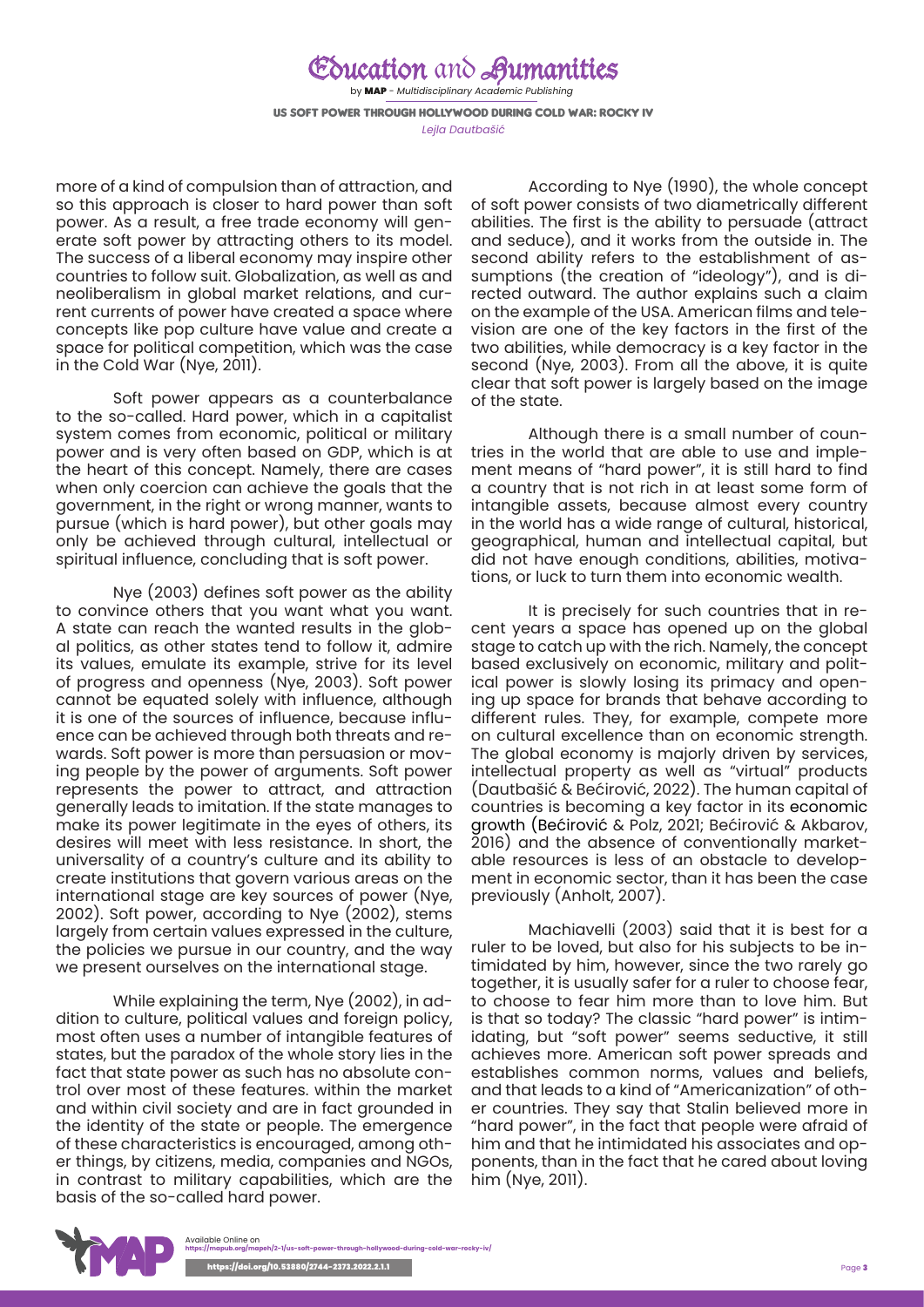### Education and Aumanities by MAP - *Multidisciplinary Academic Publishing*

US Soft Power through Hollywood during Cold War: Rocky IV *Lejla Dautbašić*

The Americans won the "cold war" not thanks to weapons, but thanks to the complete triumph in the fight for the hearts and minds of individuals. If you disorient and discourage your opponent, thus reducing his readiness to fight and oppose you to a minimum, then you have already done a lot of work (Adamović, 2008).

#### **Hollywood and pop culture**

Little has changed in Hollywoodland since the moment its name on California's Mt. Lee kicked out the ''land'' and turned it into the capital of commercial film. With some technical or stylistic innovation, Hollywood film has remained true to its established and predictable scheme, flat characters and ideology it promotes for almost a century, making it just one wheel in the machinery of popular culture. Extremely wealthy and profitable wheel, that is. However, on the other side of the American film industry, motivated by the desire to reveal the true face behind the glamor of mainstream film, gathered directors who, with an extremely small budget and independent of any major studios, made their independent films with the idea of free authorial vision: thus, changing the film landscape and the way the audience watches the films (Danesi, 2008).

Popular culture has become the foundation of contemporary culture - its expressions have become dominant over forms of high culture. The Western media society uses a multitude of popular expressions (Yaman & Bećirović, 2016) on a daily basis - from popular language, movies, technology, food, fashion, sitcoms, to sports broadcasts while creating new popular forms according to its own needs and interests. It is both a consumer and a cultural producer of popular culture, and in the consumption and creation of its forms and expressions it finds pleasure, jouissance or plaisir (Strinati, 2005).

Popular culture is impossible to define by a simple definition because there is still debate among theorists about what it really is, whether it is contemporary American culture, what its expressions are, when it began, whether it can be equated with mass and folk culture. whether it is the culture created by the people or the culture of the dominant structures that are used by it to achieve their own ideological and material goals. That is why it is best to describe it with the help of its basic characteristics of spectacle, providing satisfaction, progressiveness and social change, contradictions, emotionality and breaking with traditional norms and values (Dumbar-Hall, 1991).

Why is it important to understand popular culture? Given that cultural expression cannot become popular if society does not accept it and does not find some satisfaction in it, it can be concluded that popular content is a mirror of aspirations, values and attitudes of the society in which they are popular, as well as a reflection of current social reality. Understanding the reasons for the popularity of a text can help us understand the social environment in which this or that text is created, giving us insight into the main trends of modern society and culture and possibly the possibility of future trends (Danesi, 2008; Rizvić & Bećirović, 2017).

Today's world is globalized - as global capital and cultural goods circulate the world, state borders become less and less important, and time and space are compressed. This compression brings together images, meanings, ways of life, cultural practices, which would otherwise remain separated in time and space (Storey, 2003).

#### **Rocky the "American hero"**

The movie Rocky IV was premiered in 1985, during the late phase of the Cold War, and in the period when USSR underwent a political change, with Mikhail Gorbachev taking over power in the country. R. Reagan was the president of the United States at the time, and he was a tough negotiator with the Soviet Union. In February 1984, the then-leader of the Soviet Union, Y. Andropov, died of a terrible illness; he was a staunch admirer of the United States. Also, in 1984, Olympic Games were held in the USA, in Los Angeles, and USSR did not want to participate due to their relationship with the USA. We can say that amid those sports tensions and changes in the agency of the USSR, USA made a powerful move with releasing Rocky IV and spreading their soft power in the time when USSR felt most vulnerable and when Gorbachev came along and began to prepare the terrain for his new policies of glasnost and perestroika.

As time goes on, some films from the list of American classics do not fade but gain a new dimension. Sylvester Stallone as Rocky Balboa in 1976 set the definition of the American dream. It reads that if you do your best, you will make all your dreams come true. As America loses its global confidence in the nation's strength, rule of law and democracy in recent days, Rocky celebrates forty-five years and reminds us of the timeless story of an ordinary man who reaches the top in sweat, raising the American flag with bloody fists. The majestic success of the first film is evidenced not only by its sequels, but also by seven nominations and winning

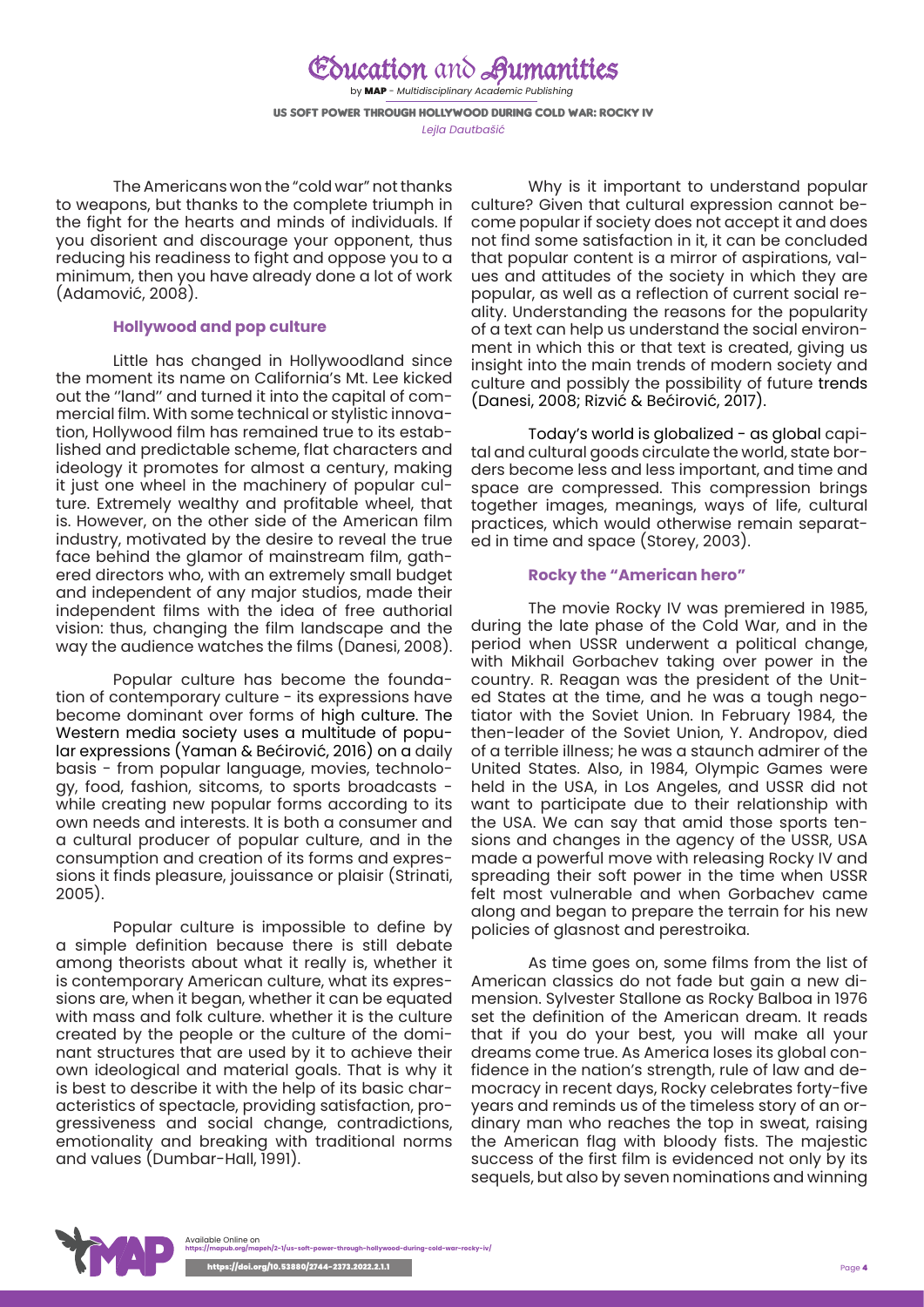### Education and Aumanities

by MAP - *Multidisciplinary Academic Publishing* US Soft Power through Hollywood during Cold War: Rocky IV *Lejla Dautbašić*

an Oscar. "Rocky" has become a new American and world hero, and in his story, there are many modern "heroes" who claim that they have achieved everything in America through their own work and commitment. So, for example, the outgoing US president posted an interesting photomontage on Twitter and Facebook three years ago, where he positioned his head on Rocky's body, insinuating that there is more to the story of the road to the top. The top of the towers offers an impressive view of the panorama of New York (Carstensen, 2019).

However, Donald Trump is much closer to those people from the margins of society, precisely those about whom Martin Scorsese's film of the same year spoke, for which "Rocky" won the Oscar in the Best Picture category. In the 1970s, it was too early for a film like Taxi Driver, with Robert De Niro as a taxi driver with Vietnamese syndrome, to be rewarded by the conservative American Film Academy, which tends to pay attention to motivational stories with strong affirmative messages. "Taxi Driver" was by far the best film, not only that year, but time has shown that it is one of the best films of all time. What Trump wanted to say with his announcement has not been fully clarified, except that American popular culture dominates socio-political life, and the media picture is becoming such that there no longer exists clear line between show business and reality (Abdulaev and Shomron, 2020).

The film "Rocky", which does not have any flaws, symbolizes one big ring that America has become, and in which individuals fight for survival (and stay in power) to the last drop of blood and sweat, often low blows, below the belt. Violence is what dominates mainstream American film production, and "Rocky" is a timeless classic even after forty-five years that tells us that there is nothing wrong with a bit of belligerence, ambition and desire for some title (Uysal, 2021).

#### **Methodology**

The method chosen is the desk analysis, as the focus is the content analysis of the movie Rocky IV. The movie will be analyzed by the symbols used and how each one represents what it represents, and how those symbols were used as soft power tools, by the USA, and how one popular movie, like Rocky, managed to be used politically and had so much influence on the world. There are several limitations, for example, some symbols may not be addresses towards certain ideas and meanings, there can be a lot of other symbols which are not noticed, and there can be a lot of bias in the extent of influence of Rocky IV, according to the sources and references.

The path towards choosing the movie, through selection methodology, was easy. The list was made, of 10 movies, which are directed and aired in the 1980s in the USA, with a goal to promote USA in different subjects and movies of different genre and topics. On the list of 10 movies, Rocky IV (1985) was the one which portrays in the best way, how pop culture of the 1980s influenced politics and exerted power onto wider masses. According to several film reviews, and other academic pieces about the topic, Rocky IV was most prominent of the genre, and that was confirmed after the movie was watched carefully, and analyzed.

#### **Analysis**

Rocky IV is embodiment of the context that was transposed to wider public through soft power tool box, because it is burdened with symbols and symbolics which actually is soft power in the core.

The very beginning of the movie is the two boxing gloves: one with a pattern of the US flag and the other with USSR – red with a sickle and a hammer. This immediately implies something much deeper, the clash between the two superpowers and, through boxing, this serves as the allegory and comparison of the war. War is portrayed through boxing. The US flag is shown on numerous other occasions, for example, it was the pattern of Rocky's boxing shorts, as well as Apollo's, and Rocky waved the flag in Russia, after he had won the fight. The US flag in USSR is a sign of power, because flag represents a nation, as the ability to wave it in a foreign country, in front of foreigners, is a power symbol. Waving the US flag is a national symbol that promotes unwavering allegiance as well as a rejection of national criticism and disagreement (Schatz and Lavine, 2007).

The movie is focused on event of the boxing match between Rocky and his Soviet opponent Drago, who is a government project by the USSR, and a lot of money has been invested in him, in his training ground and equipment. He is a national pride and a symbol of Russian power, cold and unbeatable. Rocky, on the other hand is an immigrant who fought to the top and still stays humble, as he comes to Russia and trains in the wilderness, in the snow, running up the mountains, using wood and rocks as weighs and chops trees as his workout. This is a contrast between two sides, and shows differences between the two sides, passionate and wild-spirited Americans and cold and robotic Soviets, and it promotes the stereotypes, spreading the image of brutal Soviets. While anti-Soviet propaganda played an important part in the Cold War, it is important to remember that the West's policy

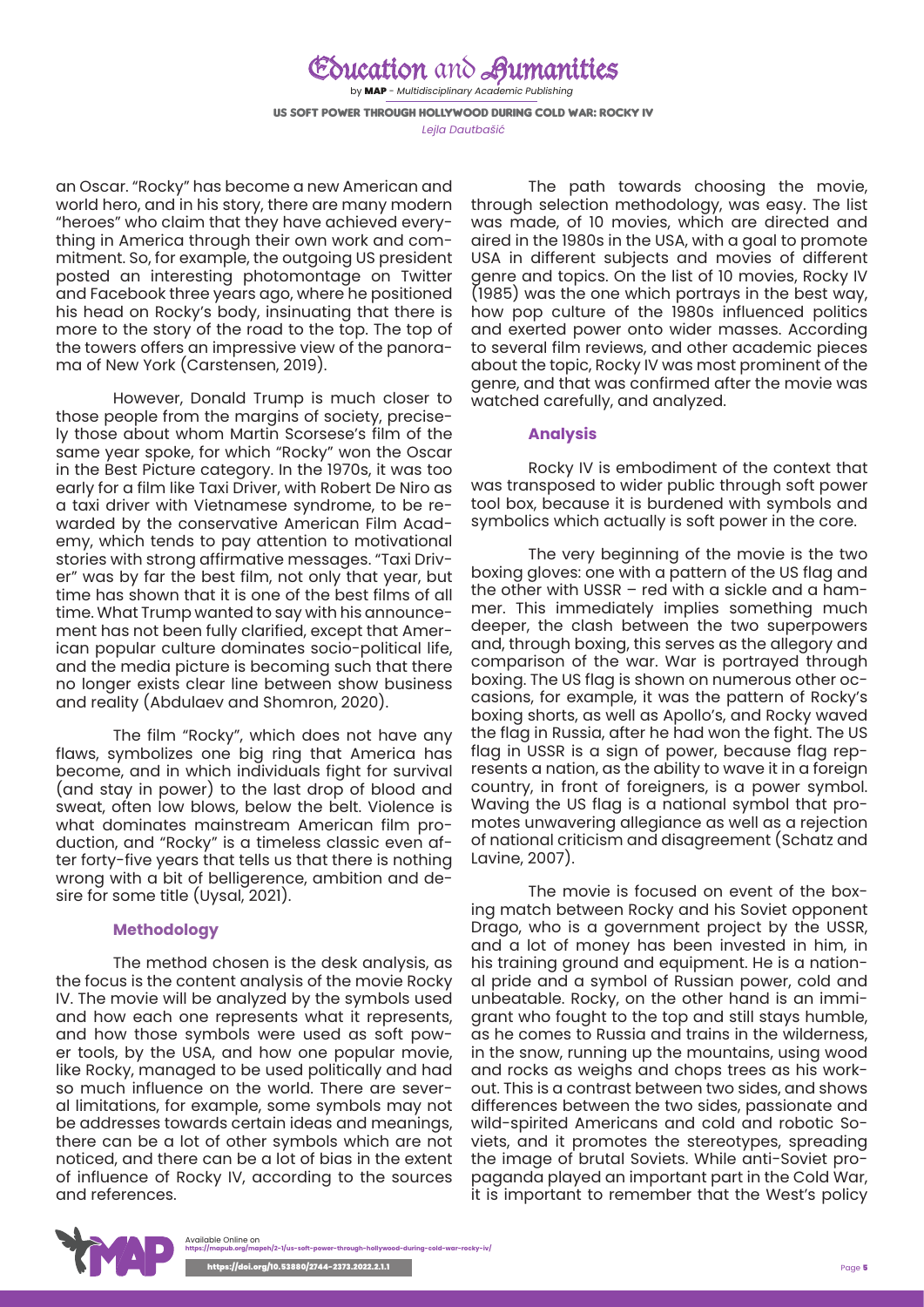## Education and Aumanities

by MAP - *Multidisciplinary Academic Publishing* US Soft Power through Hollywood during Cold War: Rocky IV *Lejla Dautbašić*

was anti-Russian in many ways at all times, and any strengthening of Russia (economic, military, or geopolitical) was viewed as a danger to the Western world (Fedorov, 2015). In Rocky IV, USSR and Drago are shown as bad guys and the movie is a perfect example of anti-Soviet propaganda. Over 80 films on Russia were made in Hollywood in the 1980s. Almost all of them portrayed bad aspects of the Russian and Soviet systems, terrifying spectators with malignant Soviet enemy pictures that should be eradicated, as M. Strada and H. Troper (1997) said, all of these films started with the premise that Soviet communism was a bad thing. It was not new, but it meant that peaceful coexistence was impossible and that conversations with freedom's foes were futile (Strada & Troper, 1997). When the movie shows Soviets to be the bad guys in the movie, that creates a certain perception in the eye of the public. Drago was not the bad guy per se, but he was not the side everyone cheered for. Especially as the viewers did not follow his path like Rocky's. However, Rocky IV does not have a main aim to show USSR as a completely bad guys, but the goal is to show US supremacy and to try to make USSR want what they have and make Soviets willing to accept their values. That is why, in the end, the whole hall in Russia cheers for Rocky, and when the fight ends, Rocky receives standing ovations even from the whole politburo.

The appeal of American soft power in the pop culture realm is heavily influenced by the underlying value systems in the places where it is distributed and received. American films have traditionally been successful and popular in Western countries, where people share liberal and secular ideas associated with individuality and democracy, while others felt threatened by these ideas (Fraser, 2015). It is important to mention that Rocky IV achieved tremendous success, and it was a great tool for soft power, but there is another perspective to look at. The on-screen conflict between two state systems was uneven. As practically all Soviet anti-American films were "goods for domestic use," numerous American films connected to the Soviet-themed enjoyed extensive worldwide distribution and resonance over time. Furthermore, the Hollywood Cold War was sometimes more liberal and accepting of the Soviet Union than the Soviet "ideological cinematic struggle with USA" (War, 2010). It can be said, that in the end, Soviets accepted Rocky, both the public and the politburo, especially after his speech that we can all change.

Another important scene in the movie is the speech Rocky gives in the end of the fight, when he speaks politically, saying that the Soviet mass

cheered on him and accepted him, regardless of his nationality. That was a strong symbol of resistance to the system, and an act which could have influenced a lot of people, especially since USSR started to go through reforms of the system and introduction of more freedom. The timing of the movie and a powerful speech made a lot of influence, as Rocky said "If I can change, and you can change, everybody can change" (Rocky, 1985). Even though before 1950s, Kremlin forbid Hollywood production in USSR, in the end of a decade, there was a limited number of US movies which were allowed to be premiered as they were popular and watched in USSR (Fraser, 2015). The fact that USSR allowed even a slightest glimpse of US trace in their society, opened a path and a way in which USA was able to exert influence through Hollywood and direct it towards Soviet society.

The use of music is also very influential as well. The American music industry was employed as a tool of US foreign policy during the Cold War, with pop rock being exploited by the US Information Agency to musically globalize American principles (Mirrlees, 2006). First of all, the movie starts with the song "Eye of the Tiger" by the Survivor, which is very popular song and is a worldwide hit even today, let alone in the 1980s. However, there is another song by Survivor "Burning Heart", which is about the Cold War, which is seen in the lyrics "East VS West; Can any Nation stand alone?" (Papp, 1919). So, not only the plot and the symbols were about Cold War, but also the music which followed the scenes.

#### **Conclusion**

Soft power became a very important political tool in the Cold War, which is explicitly seen in the Hollywood and cinematography. The example of such is the movie Rocky IV (1985), which portrays US nationalism and US superiority over USSR, and the fact that it was one of the most popular movies of the time, indicate its power and acceptance of the public. It is difficult to say to what extent did Rocky IV influence the people around the world, as we cannot quantify the influence of the pop culture, as the effects produces cannot be measured (Fraser, 2015), but the responses to the move were vocal and seen, which is a success itself. Hollywood was just one of the ways in which USA promotes US values and lifestyle, makes everyone want to live their American Dream and just employs soft power in the true meaning of the word. This was a great tool during the Cold War, and still remains as so, from Rocky IV, to other US movies which hold the position of the best movies in the world, undoubtedly.